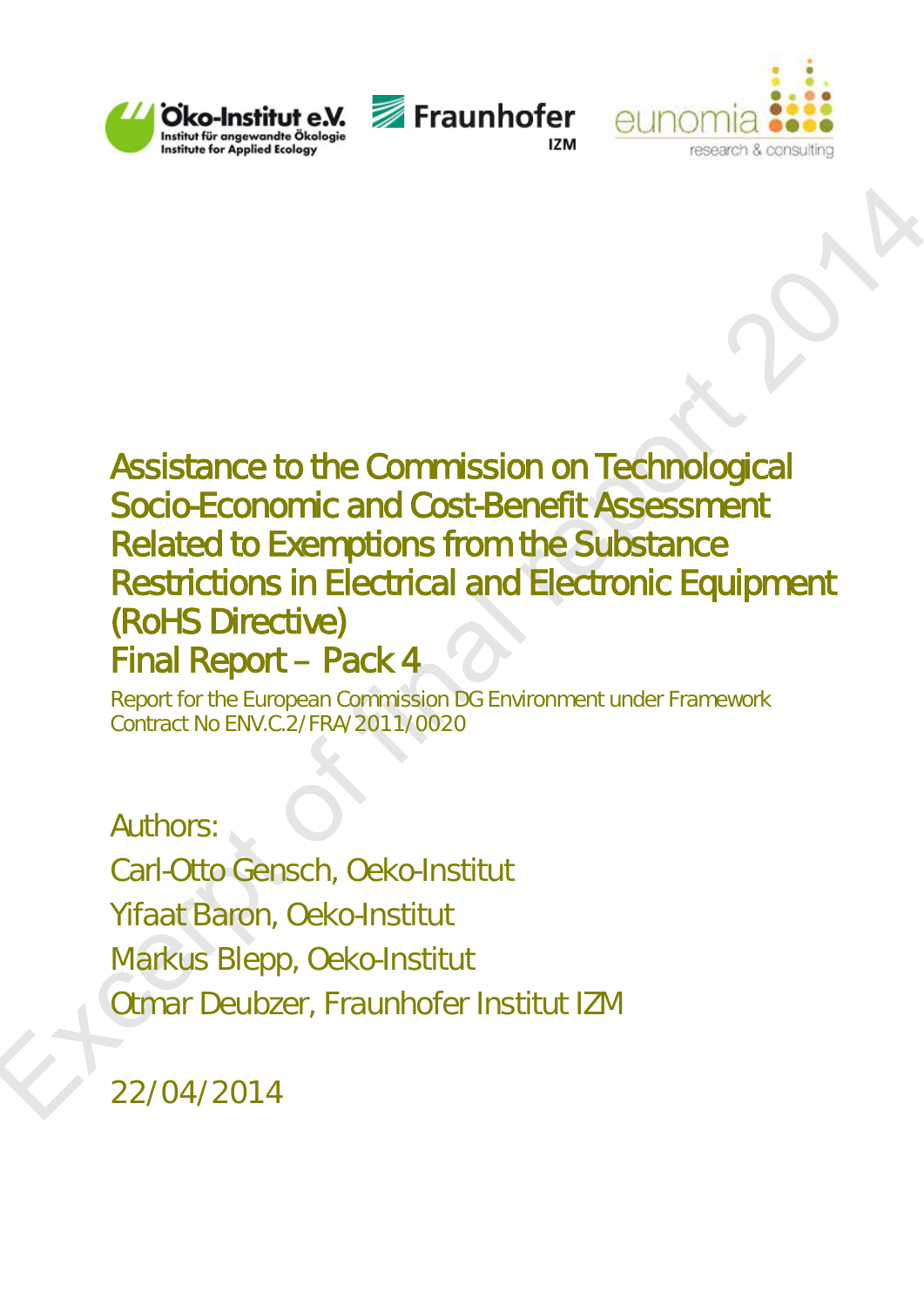# 9.0 Exemption Request No. 2013-4 "Mercury components used in high operating frequency (>50MHz) Intravascular Ultrasound Imaging Systems"

#### Abbreviations

- ACIST ACIST Medical Systems Manufacturer of advanced contrast injection technologies for the cardiac cath-lab, hybrid operating room and radiology suite
- ERC Electric Rotating Connector
- Hg Mercury
- IVUS Intravascular ultrasound imaging system

## <span id="page-1-0"></span>9.1 Description of Requested Exemption

Sections 9.1 through 9.3 are heavily based on information provided by the applicant and other stakeholders and do not necessarily reflect the view of the consultants.

ACIST138 has applied for an exemption for:

"Mercury components used in high operating frequency (>50MHz) Intravascular Ultrasound Imaging Systems"

Computer of Figure 1000 and the material report of [fin](#page-1-2)al report of the state of state of state of state of state of state of state of state of state of state of state of state of state of state of state of state of state The applicant has explained that mercury is applied in an electro-mechanical component – electric rotating connectors (ERC) - used in medical device applications for intravascular ultrasound imaging<sup>139</sup>. In such systems, an intravascular ultrasound imaging system (IVUS) catheter is inserted into a patient's coronary artery via the circulatory system during percutaneous coronary interventions. From within the coronary artery, the transducer within the catheter must be rotated 360 degrees in order to scan around the entire artery. 140

The ACIST HD-IVUS system is a high gain (+60dB) wide band (60% fractional bandwidth) system that is extremely susceptible to noise sources. The use of mercury

http://rohs.exemptions.oeko.info/fileadmin/user\_upload/RoHS\_IX/Request\_2013-4/ACIST\_Medical\_Systems\_Exemption\_Application\_\_Directive\_2011-65-EU\_\_4-26-13.pdf

<span id="page-1-2"></span><sup>139</sup> Op. cit. ACIST (2013a)

-

<span id="page-1-3"></span><sup>140</sup> ACIST (2013b), Answers to First Clarification Questions , submitted by the applicant 31.07.2013, available under: http://rohs.exemptions.oeko.info/fileadmin/user\_upload/RoHS\_IX/Request\_2013- 4/20130731\_ACIST\_Medical\_Systems\_Response.pdf

\*Sections 9.1 through 9.3 are heavily based on information provided by the applicant and other stakeholders. Alterations have been made mainly to ensure comprehension and to avoid repetition.

<span id="page-1-1"></span><sup>138</sup> ACIST (2013a), Original Request for Exemption from the RoHS 2 Directive, submitted by the applicant 26.04.13, available under: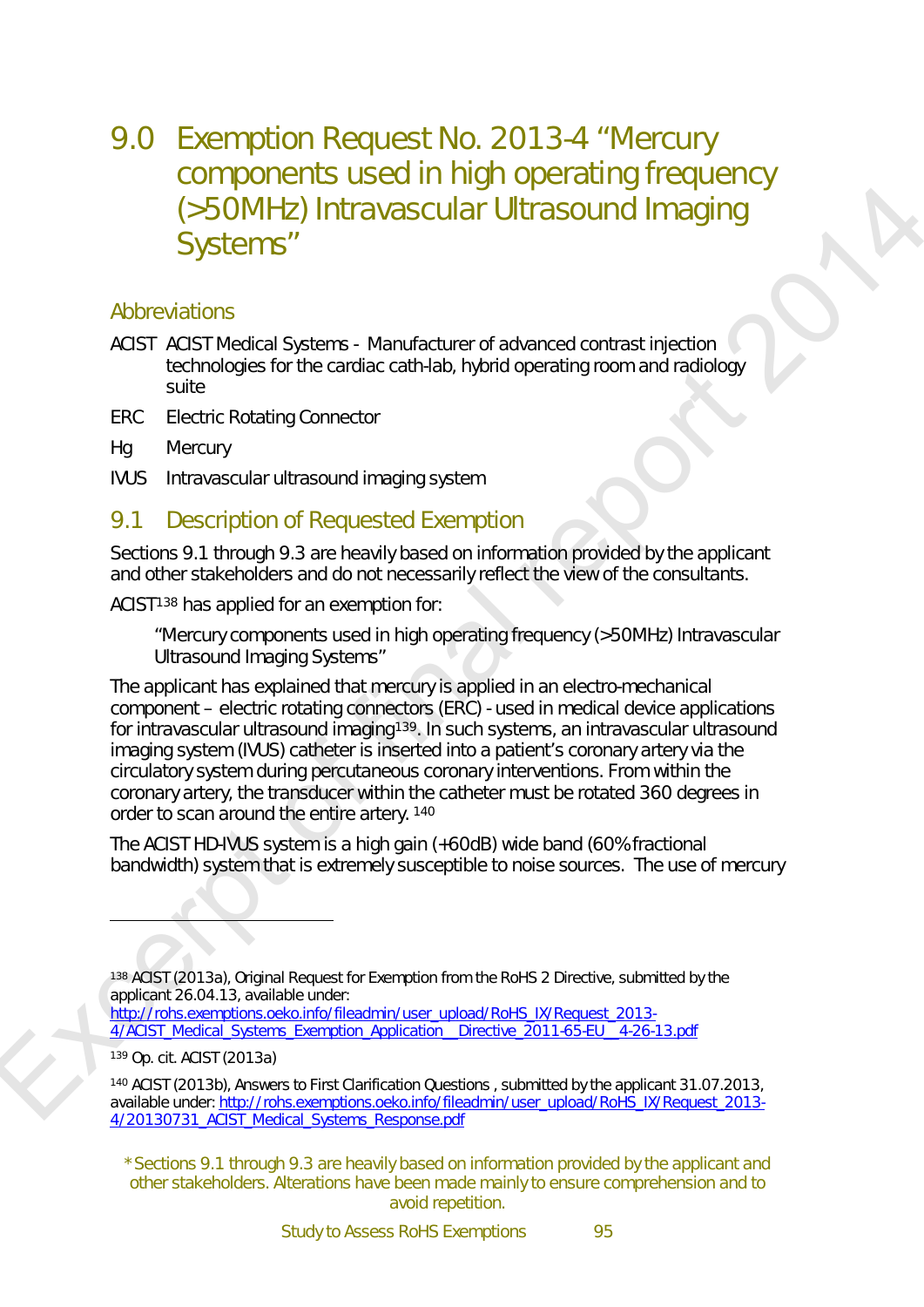in the slip rings[141](#page-2-1) (i.e., the ERC) virtually eliminates the RF noise generated by typical metal on metal slip rings as the metal contacts vibrate under rotation. The use of mercury in the slip ring also increases the contact area of the liquid metal on solid metal contacts thereby supporting the high peak power requirements of the ACIST HD-IVUS system. <sup>142</sup>

The use of the mercury for the conduction path provides a virtually noise free signal between a mechanically rotating ultrasound element (transducer) and stationary electronics. This connection transmits both a high voltage RF signal at specific frequencies and a low voltage RF reflected ultrasound signal at specific frequencies. This connection is maintained as the transducer is rotated at varying rotational speeds (0 – 3600 RPM). See Figure 9-1 below for illustration.143

<span id="page-2-0"></span>Figure 9-1: System block diagram, indicating critical function performed by mercury based electric rotating connector



*Source: ACIST (2013a)*

ACIST further, state that devices using the mercury based slip rings, prevent significant electrical noise which would impact the image quality, possibly having consequences for patients. It is elaborated that they operate with higher pull back speeds, reducing catheter in-situ dwell times, which in turn reduce the risk of catheter induced ischemia.144

In a later communication, ACIST<sup>145</sup> explains that at present the ACIST IVUS HDi/Kodama is the only IVUS system that can operate at both the 40 and the 60 MHz frequencies. ACIST provides a comparison of system properties with IVUS models of other manufacturers (see Table 9-1 below). The higher frequency operation is

 $\overline{a}$ 

<span id="page-2-4"></span><sup>144</sup> Op. cit. ACIST (2013b)

<span id="page-2-1"></span><sup>141</sup> ACIST (2013b) stated that to their knowledge, "the mercury slip ring component is not currently used with any other intravascular ultrasound imaging system (IVUS). All currently marketed IVUS systems utilize rotary inductive couplers (rotating transformers)"

<sup>142</sup> Op. cit. ACIST (2013b)

<span id="page-2-3"></span><span id="page-2-2"></span><sup>143</sup> Op. cit. ACIST (2013a)

<span id="page-2-5"></span><sup>145</sup> ACIST (2014), ACIST Response to 2nd Round of Clarification Questions, submitted per email on 01.02.2014.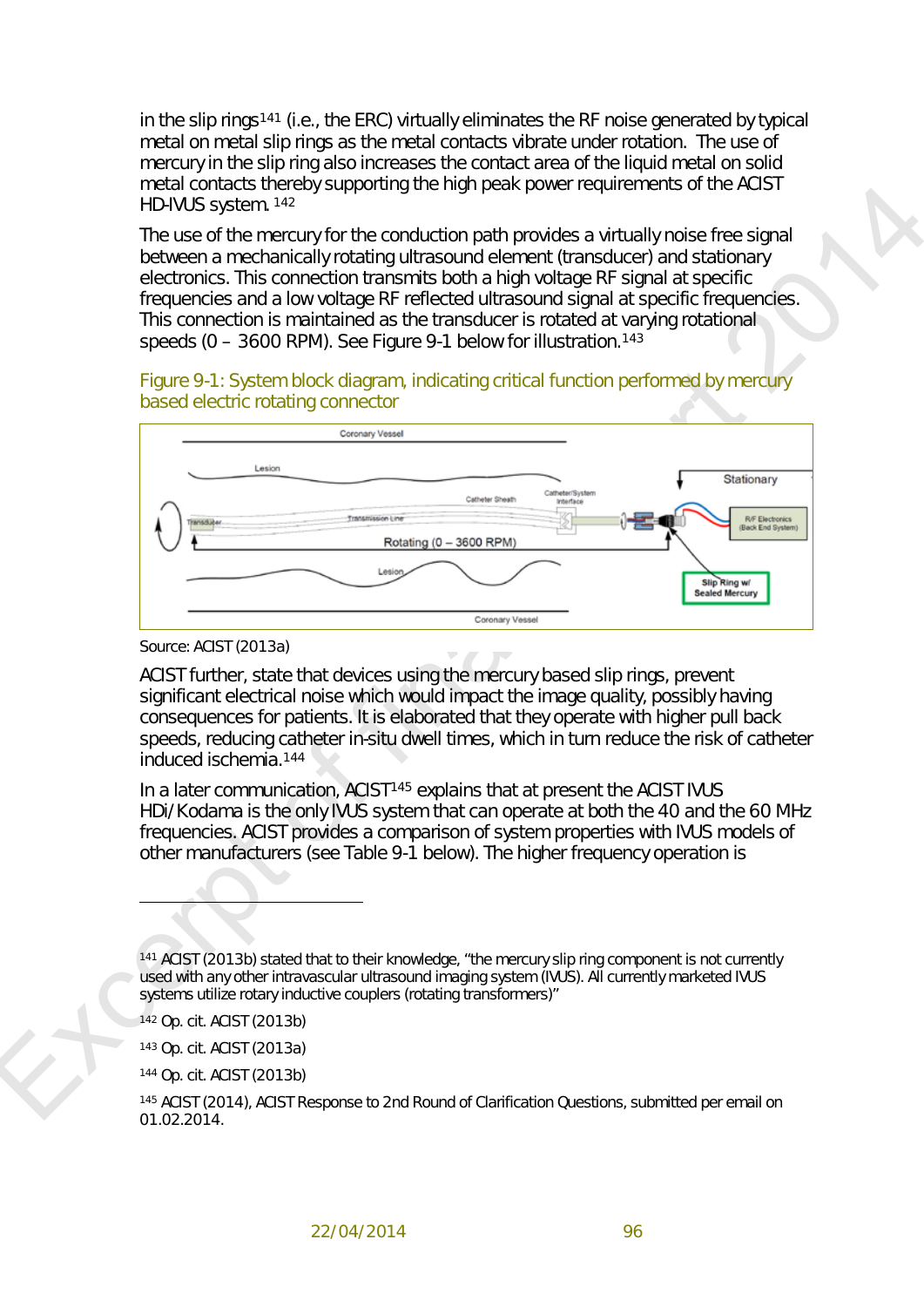understood to allow obtaining higher resolution imaging beneficial for patients. Furthermore, system pullback speeds for the ACIST IVUS HDi, specified at 0.5, 1.0, 2.5, 5.0 or 10.0 mm/s. are explained to allow a range of dwell times between 130 to 16 seconds whereas other IVUS devices will have dwell times in the range of 130-70 seconds, depending on the applied pullback speed. ACIST reference two angioplasty studies indicating that ischemia generally occurs in patients undergoing balloon inflations in 30 to 60 seconds. This is to show that the possible reduced dwell times can assist in reducing the risk of catheter induced ischemia.

|                                                              | Table 9-1: Comparison of IVUS Manufacturers, Source: ACIST (2014) |                                           |                            |                                            |                                                    |
|--------------------------------------------------------------|-------------------------------------------------------------------|-------------------------------------------|----------------------------|--------------------------------------------|----------------------------------------------------|
| Feature                                                      | <b>ACIST</b><br><b>HDi/Kodama</b>                                 | <b>ACIST</b><br><b>HDi/Kodama</b>         | <b>BSC</b><br>iLab /SR Pro | <b>Volcano</b><br>s5/<br><b>Revolution</b> | <b>SJM</b><br><b>Ilumien /</b><br><b>Dragonfly</b> |
| Frequency /<br>Wavelength                                    | 60 MHz                                                            | 40 MHz                                    | 40 MHz                     | 45 MHz                                     | 1300 nm                                            |
| <b>Energy</b><br><b>Source</b>                               | <b>Ultrasound</b>                                                 | Ultrasound                                | Ultrasound                 | Ultrasound                                 | <b>NIR Light</b>                                   |
| <b>Axial</b><br><b>Resolution</b>                            | $0.04$ mm                                                         | $0.06$ mm                                 | $0.09$ mm                  | $0.100$ mm                                 | $0.015$ mm                                         |
| Lateral<br><b>Resolution</b>                                 | $0.09$ mm                                                         | $0.14$ mm                                 | 0.48 mm                    | 0.620 mm                                   | $0.04$ mm                                          |
| <b>Soft Tissue</b><br>Penetration                            | $>2.5$ mm                                                         | $> 3.0$ mm                                | $> 3.0$ mm                 | $> 3.0$ mm                                 | $> 0.8$ mm $*$                                     |
| <b>Blood</b><br><b>Penetration</b>                           | $> 3.4$ mm                                                        | $> 4.0$ mm                                | $> 4.0$ mm                 | $> 4.0$ mm                                 | $< 1.2$ mm                                         |
| <b>Frame</b><br>Rate(s)                                      | 30 or 60 fps                                                      | 30 or 60 fps                              | 30 fps                     | 30 fps                                     | $100$ fps                                          |
| <b>Pullback</b><br>Speed(s)                                  | 0.5, 1.0, 2.5,<br>5.0 or 10.0<br>mm/s                             | 0.5, 1.0, 2.5,<br>5.0 or 10.0<br>mm/s     | 0.5 & 1.0<br>mm/s          | 0.5 & 1.0<br>mm/s                          | 10 or 20<br>mm/s                                   |
| <b>Calibrated</b><br><b>Frame</b><br>Spacing(s)<br>Available | 0.02, 0.03,<br>0.04, 0.09, or<br>0.017 mm                         | 0.02, 0.03,<br>0.04, 0.09, or<br>0.017 mm | 0.02 or 0.03<br>mm         | 0.02 or 0.03<br>mm                         | 0.1 or 0.2<br>mm                                   |
| <b>Calibrated</b><br><b>Pullback</b><br>Length               | 120 mm                                                            | 120 mm                                    | 100 mm                     | 100 mm                                     | 75 mm                                              |

#### <span id="page-3-0"></span>Table 9-1: Comparison of IVUS Manufacturers, Source: ACIST (2014)

\*Sections 9.1 through 9.3 are heavily based on information provided by the applicant and other stakeholders. Alterations have been made mainly to ensure comprehension and to avoid repetition.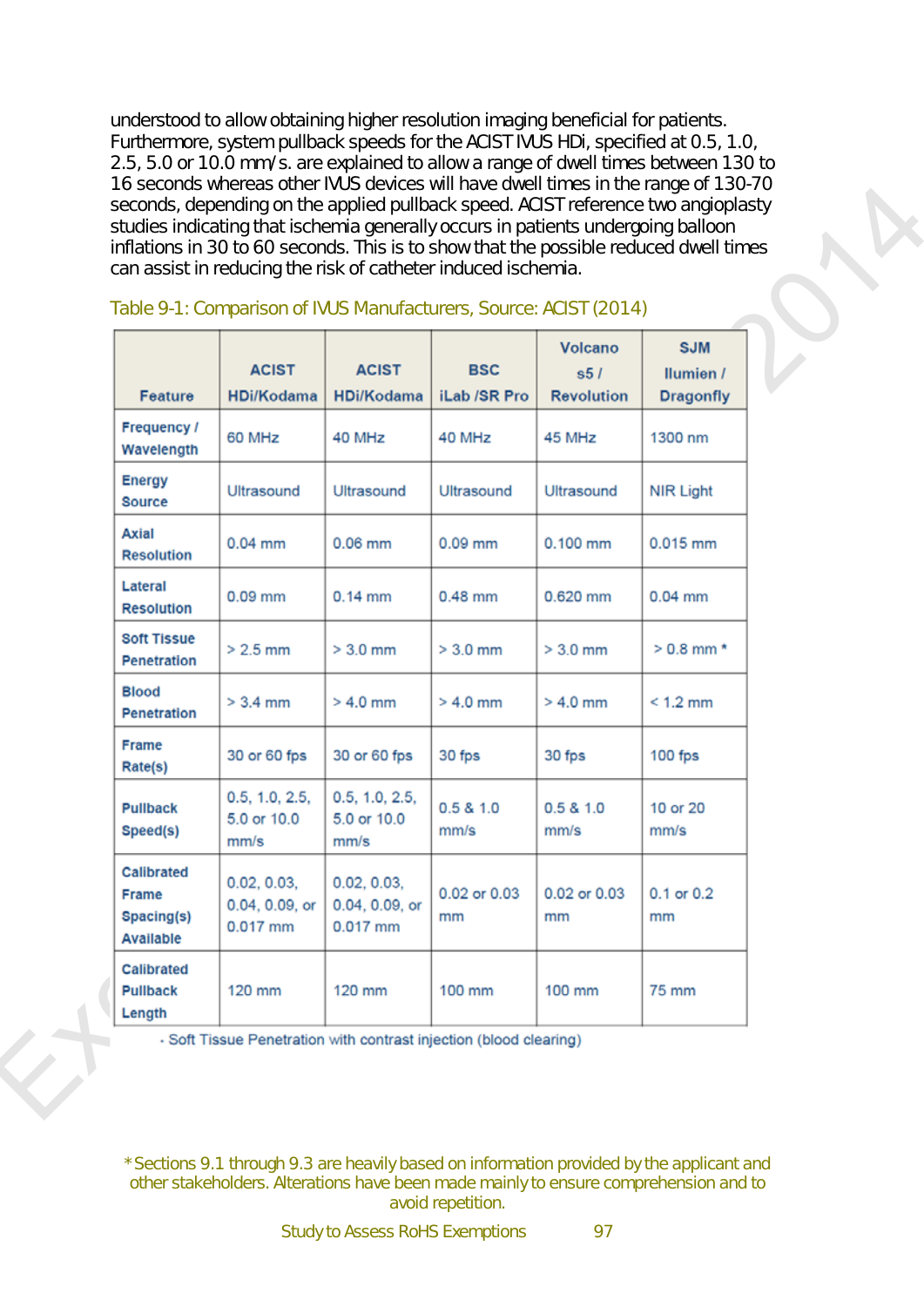# 9.2 Applicant's Justification for Exemption

The applicant refers to [www.mercotac.com,](http://www.mercotac.com/) for further detail as to the properties of these components. In short the following points are explained:

The Mercotac146 ERC uses *"a unique design principle unlike the sliding, brush contact of a slip ring. The connection is made through a pool of liquid metal molecularly bonded to the contact, which provides a low-resistance, stable connection. During rotation, the fluid maintains the electrical connection between the contacts without any wear."* The Mercotac connector is said to have the following benefits:

- Ø Unlike a slip ring, Mercotac connectors produce near zero electrical noise due to their unique design. The connectors do not degrade the signal over time;
- **Ø** Resistance through the rotating contact is less than one milliohm;
- **Ø** The connectors are maintenance free:
- Ø The connectors are more compact and cost far less than slip rings of equal capacity; and
- Ø Both current power and instrumentation signals can be sent through a single, compact connector.

ACIST147 states that the manufacturer of the slip ring has completed reliability testing and recorded an average life of 828 days and over 2 million cycles before failure. For safety the device is designed to accumulate the mercury at the end of life in a containment area inside the body. In addition there are redundant sealing mechanisms to prevent external mercury leakage.

The Montdate The Counter[p](#page-4-3)art of the state of the state of the state of the state of the state of the state of the counter of the counterpart of the control of the control of the control of the control of the control of th According to the applicant<sup>148</sup>, the primary function of this electro-mechanical component is to provide transmission of radio-frequency energy through a mechanically rotating shaft to a non-rotating connector within the system. The slip ring is primarily designed to maintain signal integrity across the rotating boundary. The use of mercury within the slip ring increases the components current handling ability while reducing the contact noise that is normally present on non-mercury wetted sip rings. Prevention of friction is therefore an important attribute of the mercury slip ring because friction leads to wear and electrical noise which degrades the signal transmission properties of the component. The conductive liquid Mercury within the slip ring provides for lower friction than any solid-to-solid contact.

ACIST149 details "the key clinical advantages that are enabled by the use of the mercury wetted slip rings within the ACIST HD-IVUS system are:

<span id="page-4-3"></span><span id="page-4-2"></span><span id="page-4-1"></span><span id="page-4-0"></span>146 See www.mercotac.com; last accessed 14.01.14 Op. cit. ACIST (2013a) Op. cit. ACIST (2013b) Op. cit. ACIST (2013b)

 $\overline{a}$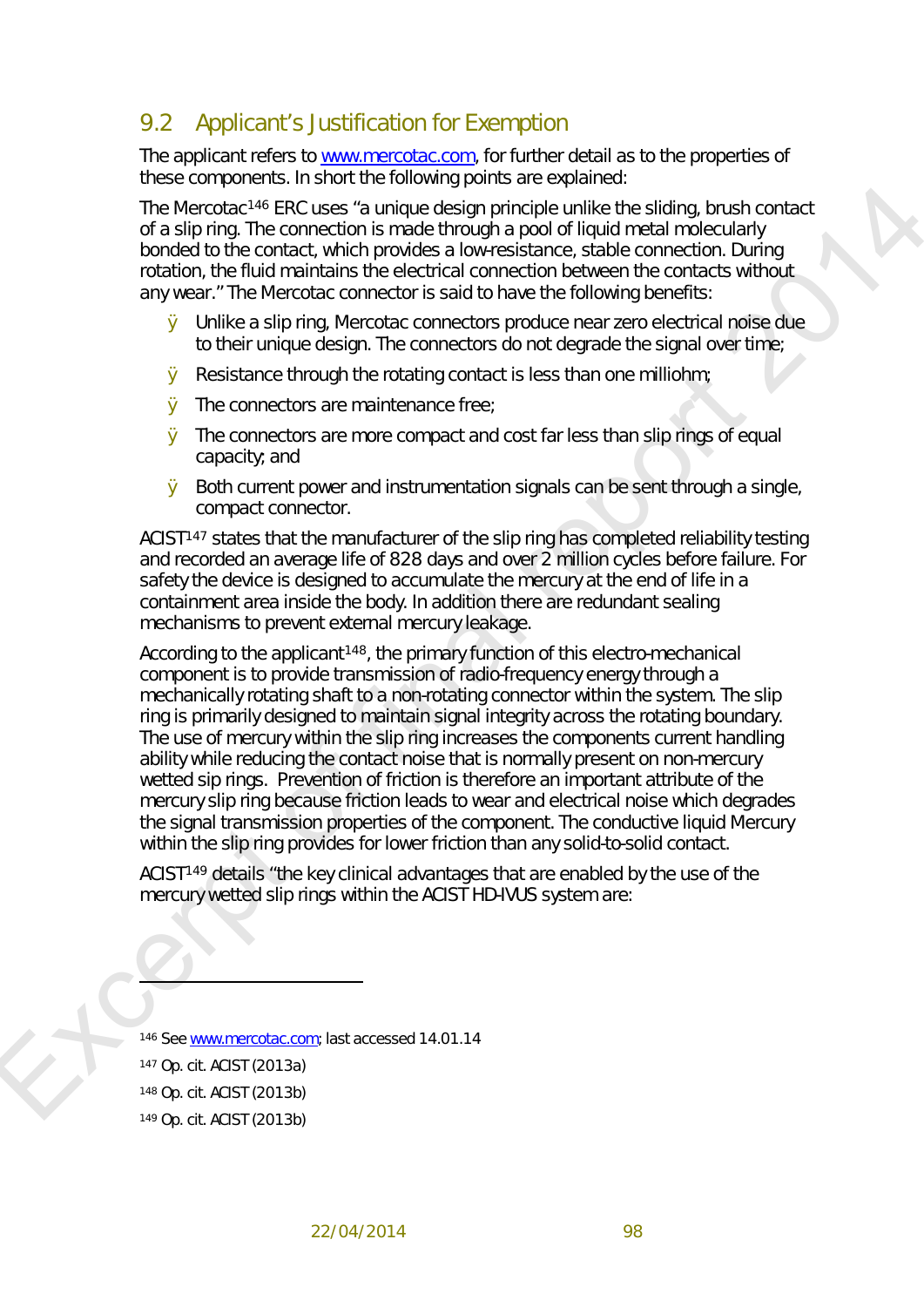- Ø *The wide band width of the mercury wetted slip rings enables the ACIST HD-IVUS system to operate at both 40 MHz (which is used by current IVUS systems) and 60MHz on the same catheter.*
- Ø *The 3600 rpm rotational speed of the mercury wetted slip rings enables high rotational speeds (60 frames per second), which enables high speed pullback, which reduces the risk to the patient of catheter induced ischemia and extends150 procedure times.*
- Ø *The low noise and low insertion loss of the mercury wetted slip rings, enables 60MHz imaging.*
- Ø *The high power handling capabilities of the mercury wetted slip ring enables 8X oversampling and averaging to improve the overall system's signal to noise ratio by 9dB.*
- Ø *Operation at higher imaging frequency allows higher spatial resolution with good signal-to-noise ratio. Better resolution images support better assessments of the vessel structure, thus potentially improving the treatment of the patient…* [and preventing] *incorrect placement of the stent, vessel dissection, perforation or stent stenosis…*
- Ø *In addition... it is desirable to scan the entire length of the artery. This is accomplished by using a motorized system that mechanically pulls back the transducer inside the catheter at a controlled speed. As the speed of the pullback is increased, the rotational speed is also increased [*respectively]*...*
- Ø *… higher pull back speeds reduce catheter in-situ dwell times, which reduces the risk of catheter induced ischemia. Catheter induced ischemia occurs when the presence of the catheter within a diseased artery reduces the blood flow sufficiently to the heart tissues...*

*Therefore, the HD-IVUS system has been designed to acquire images at a high frame rate (60 frames per second), which requires a rotation speed of 3600 RPM. This frame rate allows pullback rates of up to 10 mm/sec. At lower pullback rates, a lower frame rate of 30 frames per second is adequate, corresponding to 1800 RPM…*

**E** The 3600 rpm rotationed speed of the mercury vertets sign cines to provide the interaction and the system. The report 2014 is a property to the system of the system of the system of the system of the system of the sys *The RF signal received from the transducer ranges from a maximum of 7 millivolts peak to peak (-40dBm) to about 0.20 millivolts peak to peak (-90dBm). The high end of this range (7 mV) is the bright reflection represented by metal such as stents deployed to provide support struts to prop open a diseased section of a blood vessel. The low end of this range (0.20 mV) represents the ultrasound reflection from soft tissue through the blood within vessel, and therefore, represents the typical reading for an intravascular ultrasound imaging system.* 

*Impairment of ultrasound images begins when the noise source exceeds the noise floor of the system. The noise floor of the system, prior to signal averaging, is 0.20* 

 $\frac{1}{2}$ 

<span id="page-5-0"></span><sup>&</sup>lt;sup>150</sup> In light of the duration quantifications later provided, the consultant assumes this mean that an extended procedure (imaged length) can be performed at a duration, in which similar devices would only be able to scan a shorter section of the artery.

<sup>\*</sup>Sections 9.1 through 9.3 are heavily based on information provided by the applicant and other stakeholders. Alterations have been made mainly to ensure comprehension and to avoid repetition.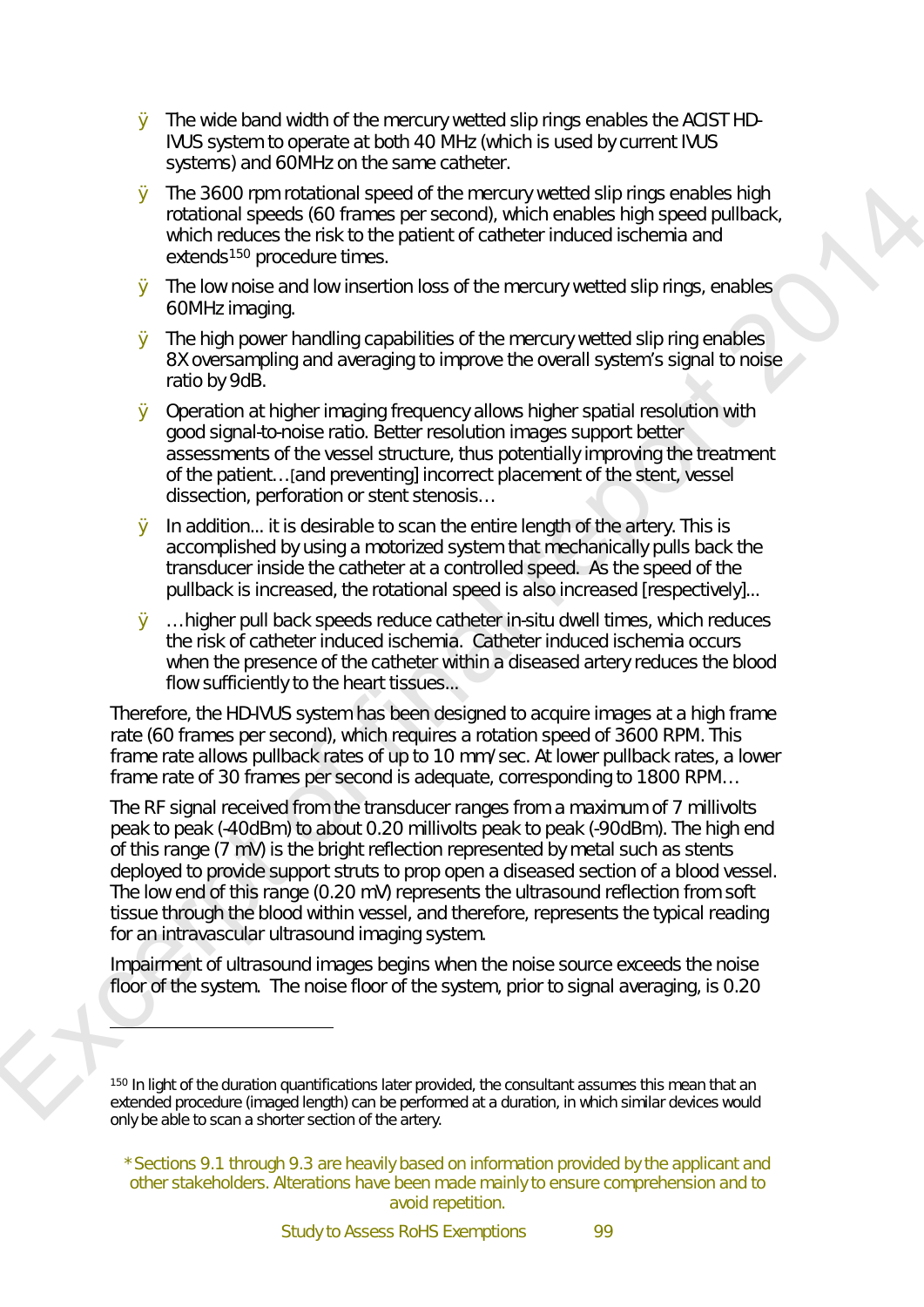*millivolts peak to peak or about -90dBm. The noise from the mercury wetted slip ring contributes to the overall noise source of the system and is therefore less than 0.20 millivolts peak to peak. Noise from a non-mercury wetted slip ring is reasonably anticipated to be in the range of tens to hundreds of millivolts."* 

ACIST<sup>151</sup> explains that the component lifetime is compatible with the device lifetime. The slip ring is provided in a completely sealed housing and requires no maintenance. This component is designed to last well beyond the expected lifetime of the overall system and is therefore not designed to be replaced.

According to the applicant<sup>152</sup>, the ACIST HD IVUS system is not currently marketed in Europe. The company estimates that less than an average of 75 components would be placed on the EU market through this application per year for the next 5 years, with each component containing 450 mg of mercury. Therefore, on an annual basis, the total amount of mercury placed on the EU market will not exceed 34 grams. All of this mercury is contained within the system, fully retrievable, and not emitted from the system.

#### 9.2.1 Possible Substitute Alternatives

and t[o](#page-6-3) the discussion of the discussion of the matter and the matter of the stress of the matter of the stress of the matter of the stress of the properties of the stress of the properties of the stress of the stress of t The applicant<sup>153</sup> claims that *"based on current technology, substitution of any other material for mercury within the slip ring is not possible because Mercury is the only conductive metal which is a liquid at room temperature. Use of any type of solid contact increases electrical resistance, decreases life through temperature build up and wear, introduces electrical noise through variation in resistance via mechanical non-uniformities, decreases bandwidth through introduction of resistance and limits power handling through the need to reduce surface area of the contact..."*

#### <span id="page-6-4"></span>9.2.2 Possible Design Alternatives

In the information submitted by ACIST, a few design alternatives are mentioned, that could be relevant for eliminating the need for mercury in such applications:

- Ø The use of silver graphite brush slip-rings
- Ø The use of rotary inductive couplers (rotating transformers), which is practiced in other IVUS.

In short, the applicant<sup>154</sup> states that "There is no viable alternative. Rotary capacitive *couplers are not practical because of the high capacitive coupling required… they do not provide adequate bandwidth, power handling capability, low insertion loss and frequency response. Non-mercury wetted slip rings are not practical because they cannot handle the high peak current and they generate electrical noise that impacts the performance of the system."*

<span id="page-6-3"></span><span id="page-6-2"></span><span id="page-6-1"></span><span id="page-6-0"></span> Op. cit. ACIST (2013b) Op. cit. ACIST (2013b) Op. cit. ACIST (2013b) Op. cit. ACIST (2013b)

 $\overline{\phantom{a}}$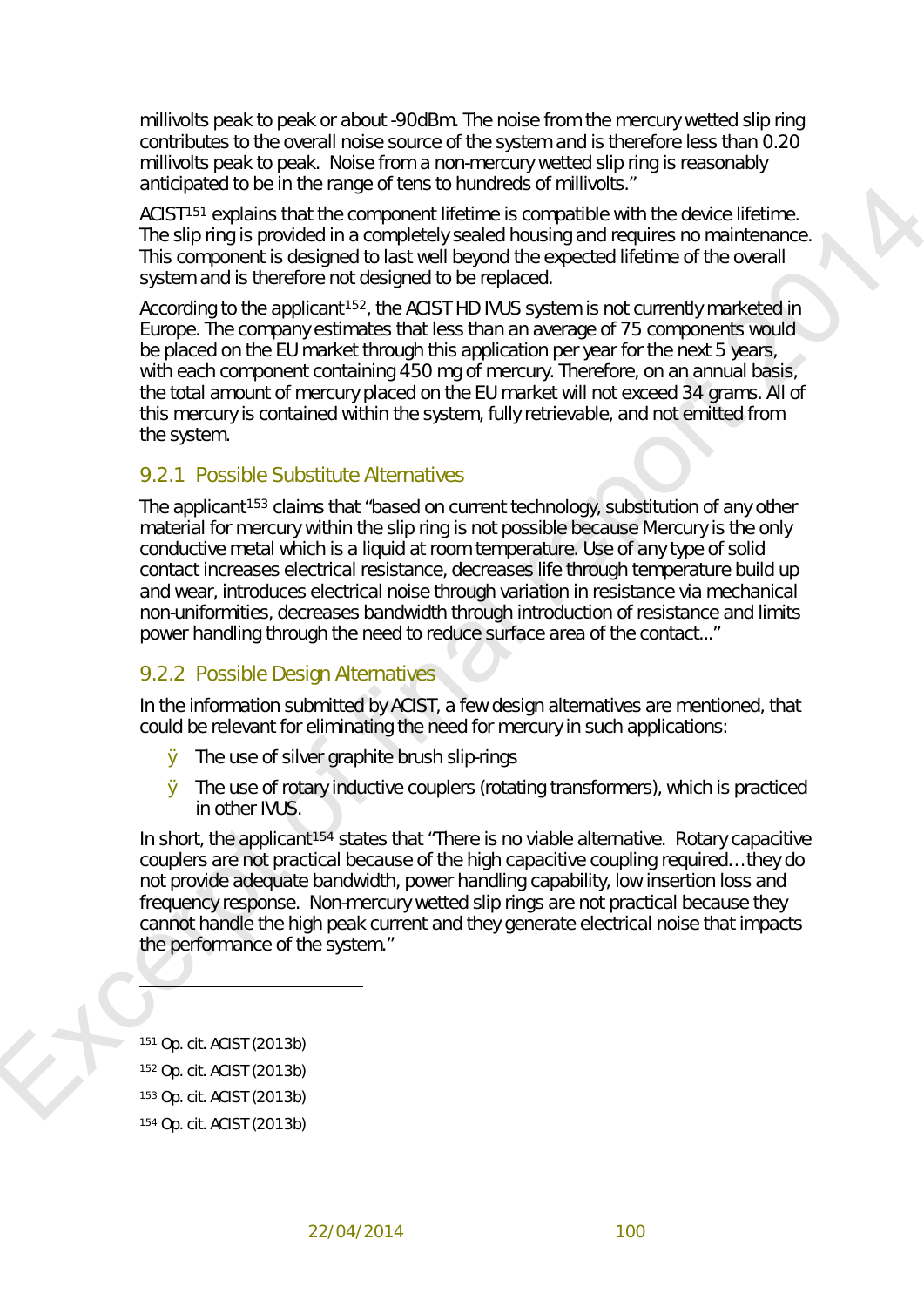The applicant<sup>[155](#page-7-0)</sup> provides information concerning silver-graphite brush slip-rings, a possible design alternative to the mercury based electric rotating connectors. ACIST explains that:

*"Typical silver-graphite brush slip rings exist in industrial and commercial use. They are used to transfer power, control circuits, analog or digital signals including data and electrical signals from a stationary to a rotating structure. Examples include generators, motors, alternators, wind turbines, and radio telescopes.* 

Typics is the groother broads by may exist in industrial and commercial use.<br>They are used to fraction state process, control criticals analog or digital signals.<br>
The pre-second data one discrete signals from a stationar *A silver graphite brush slip ring introduces noise to the signal being transmitted for processing. In the application in question the signal generated must be virtually noise free to insure the equipment operates properly and provides an accurate picture of the area being imaged… Alternative design is not feasible that supports current system performance requirements for a low-noise, highvoltage transmit, and a low-voltage receive transmission at high rotational speed… Resistance through a typical slip ring is 10 - 20 milliohms. This design is incapable of providing a noise free signal that is required for the system to perform properly. Noise introduced into the system in this matter would be indistinguishable from actual reflected ultrasound signal, rendering the image produced unusable for medical imaging".* 

As for rotary inductive couplers (rotating transformers), used in other IVUS, ACIST<sup>156</sup> asserts that compared to mercury based ERC, couplers have the following limitations (see source for further detail):

- Ø "*Reduced bandwidth;*
- Ø *Reduced peak power handling due to magnetic core saturation;*
- Ø *Reduced high frequency performance due to available ferrite materials; and*
- Ø *Higher insertion losses (-3dB of insertion loss at 47MHz with increasing loss above this cut off frequency; Insertion loss is more critical when imaging at 60MHz because of increased tissue attenuation at the higher operating frequency).*

*The above limitations are extremely relevant to the ACIST HD-IVUS system due to system operation at both the 40MHz and the 60MHz bands, necessary to provide higher resolution IVUS imaging. In order to pass both frequency spectrums, the minimum bandwidth requirement for the system's rotating coupler is 30-74 MHz, assuming a 60% fractional bandwidth. The unique design advantages provided by the mercury wetted slip ring of high bandwidth (DC-200MHz), high power handling ability (3.0A), low noise, and low insertion loss (<-1dB) are critical to the ACIST imaging system design."*

<span id="page-7-1"></span><span id="page-7-0"></span><sup>155</sup> Op. cit. ACIST (2013a) <sup>156</sup> Op. cit. ACIST (2013b)

-

\*Sections 9.1 through 9.3 are heavily based on information provided by the applicant and other stakeholders. Alterations have been made mainly to ensure comprehension and to avoid repetition.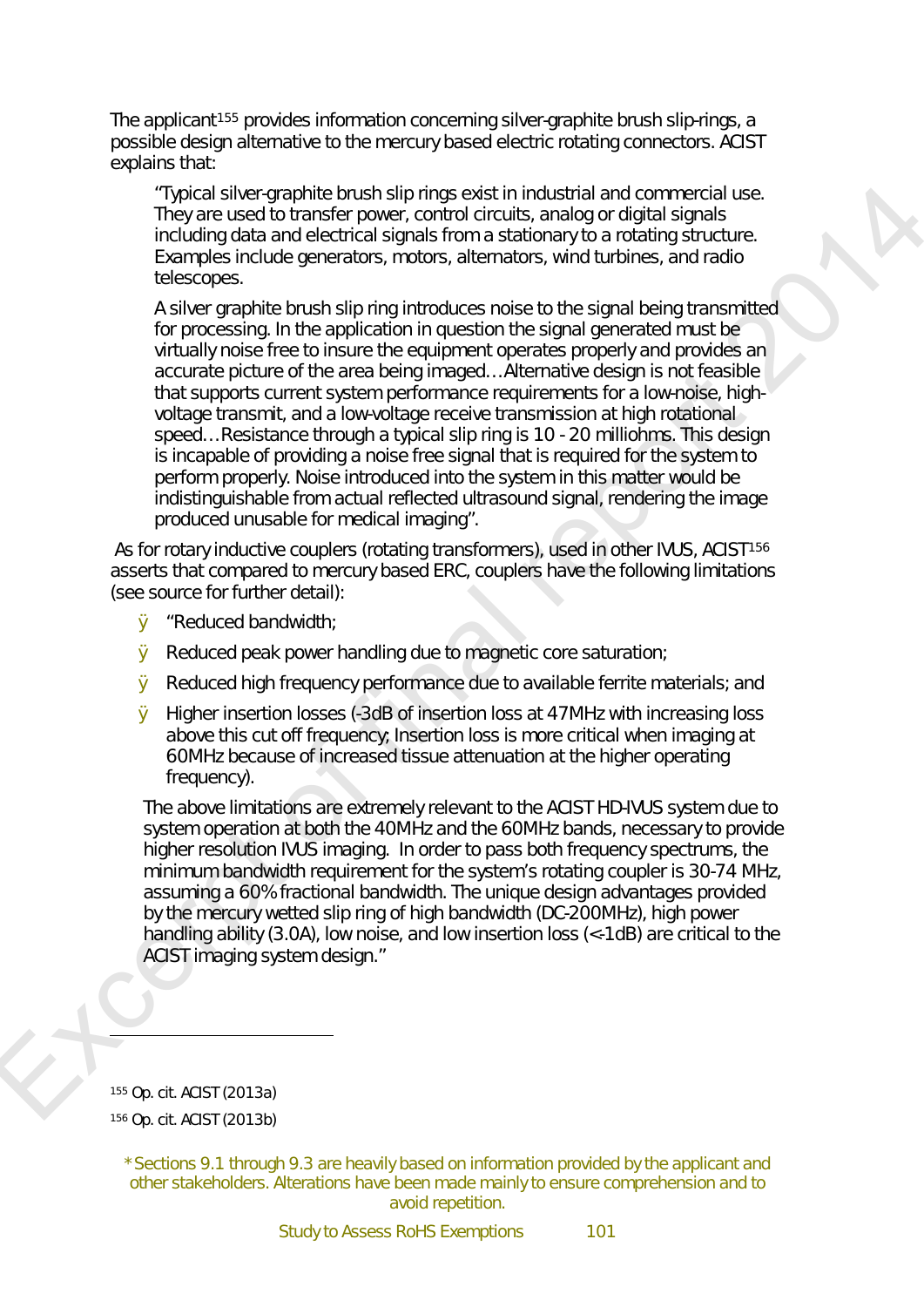Further alternatives have been named in a contribution made by Moog Components Group[157](#page-8-0) (hereafter MOOG), including:

- Ø Fibre brush technology;
- Ø Composite brush technology (including but not limited to silver-graphite slip rings mentioned above); and
- Ø Nobel metal monofilament brushes (gold / silver / palladium alloy based brushes).

**6** Composite brush rechnology (including but not limited to sliver graphite slip<br> **Ex[ce](http://rohs.exemptions.oeko.info/fileadmin/user_upload/RoHS_IX/Request_2013-4/20131002_Moog_Contribution_RoHS_Ex_Re2013-4_mercury_slip_ring_response.pdf)rpt of final report and report of the slip MCD** since the substitute of the substitute of the property of the substitute of the state From an application note158 made by MOOG, it can be understood that besides the fibre brush technology, the various alternatives all have various limitations that would not allow them to be practical for use in the ACIST IVUS HDi. Fibre Brush technology is explained to "*feature a brush design composed of multiple small "fibres", or wires, culminated into a bundle that provide intimate ring contact, low brush force, low torque, and excellent conductive properties. The multiple fingers allow low contact force and subsequently low friction and very low wear rate. The multiple contacts also provide good current density properties for high current. These contacts are well suited for low noise and high current hybrid applications. Evaluation of this technology is certainly warranted in intravascular ultrasound imaging and fibre brushes are actually being used in similar applications*… *Advantageous features of this technology are very low electrical noise, excellent conductivity, and very long life*." Further details are available in the submitted documents.

ACIST159 was thus asked to explain if this technology could provide a practical alternative for the ERC, eliminating the need for Hg in this application. They stated that:

*"An analysis was performed on the Moog Product Catalogue for Slip Rings. All products were filtered for acceptability based on the following minimum performance requirements.* 

- Ø *3A current rating;*
- Ø *80V voltage rating;*
- Ø *3600 rpm speed rating.*

*Only the EC3848-6 meets the voltage and speed requirements and may be configured using multiple contacts to meet the current requirement, but the following specific concerns with the EC3848-6 arose during the assessment:* 

http://rohs.exemptions.oeko.info/fileadmin/user\_upload/RoHS\_IX/Request\_2013-4/20131002 Moog Contribution RoHS Ex Re2013-4 mercury slip ring response.pdf

<span id="page-8-2"></span><sup>159</sup> ACIST (2014)

 $\overline{a}$ 

<span id="page-8-0"></span><sup>157</sup> Moog (2013a), Contribution to RoHS Stakeholder 2013 Consultation 1 – Answers to Questionnaire, submitted 02.10.2013, available under:

<span id="page-8-1"></span><sup>158</sup> MOOG (2013b), Application note sumitted by MOOG during the 2013 Stakeholder Consultation 1: Fibre Brushes – The Low Maintenance, Long Life, High Power Contact Slip Ring Material ", available under: http://rohs.exemptions.oeko.info/fileadmin/user\_upload/RoHS\_IX/Request\_2013-4/20131003\_Moog\_App\_note\_207\_long\_life\_contacts.pdf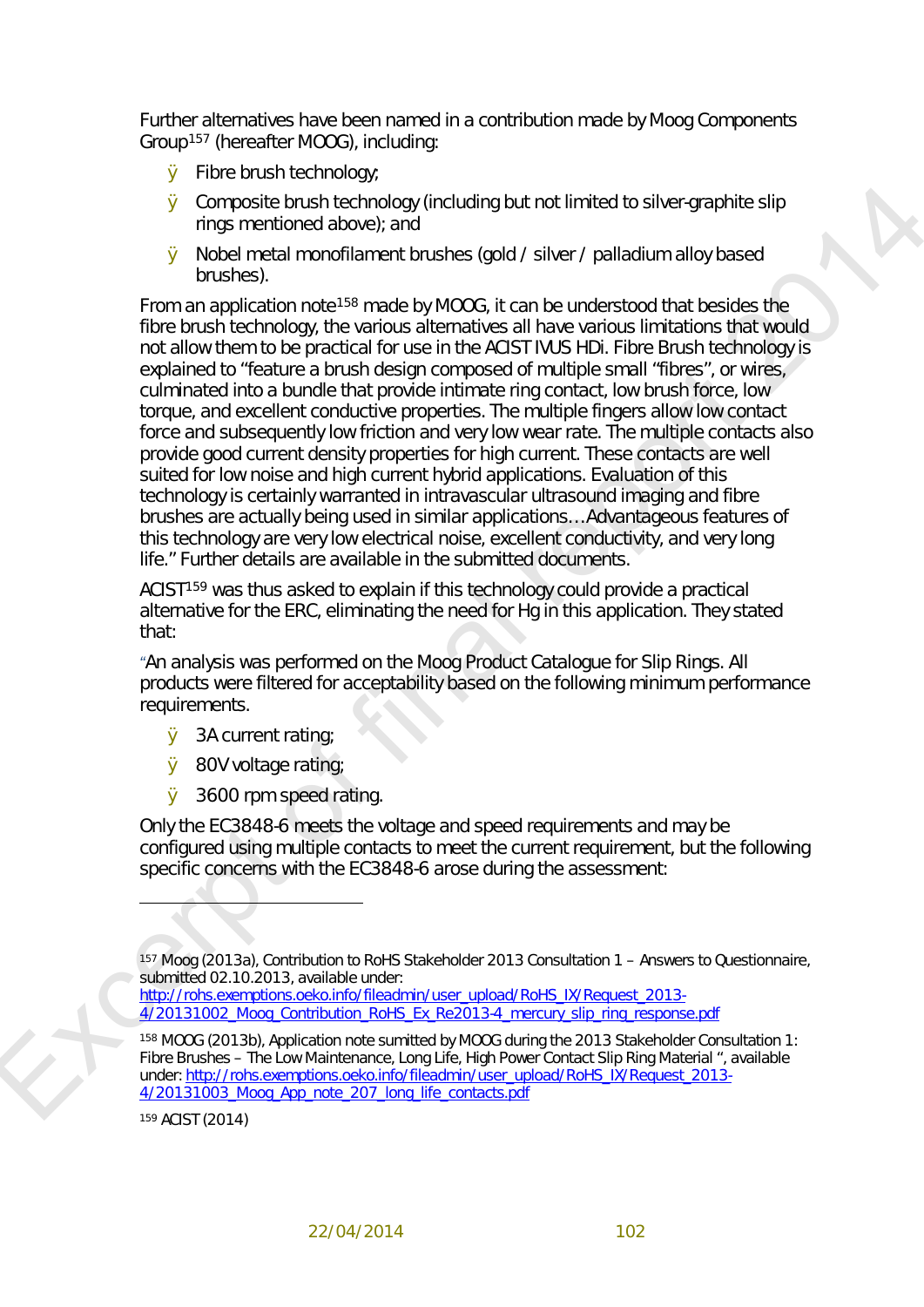- Ø *The published EC3848-6 spec sheets provide little data regarding RF performance. Only one parameter is listed that is of interest to an RF application. The 20 milliohms specification does not provide a complete picture due to being limited to the 5 rpm speed. This would have to be measured at operating speed, then the results would have to be shown in relation to frequency.*
- Ø *Other missing information that would be required to characterize an inline RF device includes: Return loss vs frequency; Loss vs frequency; and Noise vs frequency.*
- Ø *The EC3848-6 does not have a 3 amp per channel capability (rated at 1 amp per channel). It would require three contacts for each leg of our signal path to handle our 3 amp signal. This would impact noise susceptibility due to the transmission line differences between the Mercotac coax transmission line and the Moog solid wire flying lead and solder terminal design. To accommodate this difference, a complete redesign of the electronics would be required, and the make-and-break electrical contacts would still be subject to pitting and the reliability issues mentioned above.*
- Ø *Routing the signal path through 6 individual slip rings will not only upset the critical balance of the catheter connection, but also expose the signal path to interference from the motor driver circuitry as well as the digital circuit boards inside the PIM. The motor and digital circuit boards are located within millimetres of the slip ring.*

*Due to the above concerns and analysis, ACIST Medical Systems, Inc. does not find any Moog slip ring to be a candidate to replace the Mercotac slip ring."* 

#### 9.2.3 Environmental Arguments

perferre and en onegy memorial control in the significant control in the content of the content of the significant of the control in the system of the control in the system of the control in the control of the control in ACIST<sup>160</sup> claim there is negligible risk of mercury emissions that apply to the component at end of life. End of life for the component is defined as either when the component or the sub-system which contains the component fails, or when the system is taken out of use by the customer. The risk of any emissions is mitigated through ACIST Medical System's policy for disposal of the component which conforms to the WEEE Directive 2012/19/EU. ACIST's policy is to retrieve the entire subcomponent from the customer and recycle and/or properly dispose of the system per applicable laws and regulations. The Mercury containing component will be recycled through the original manufacturer (Mercotac), who is committed to a long term recycling program.

<span id="page-9-0"></span><sup>160</sup> Op. cit. ACIST (2013b)

-

<sup>\*</sup>Sections 9.1 through 9.3 are heavily based on information provided by the applicant and other stakeholders. Alterations have been made mainly to ensure comprehension and to avoid repetition.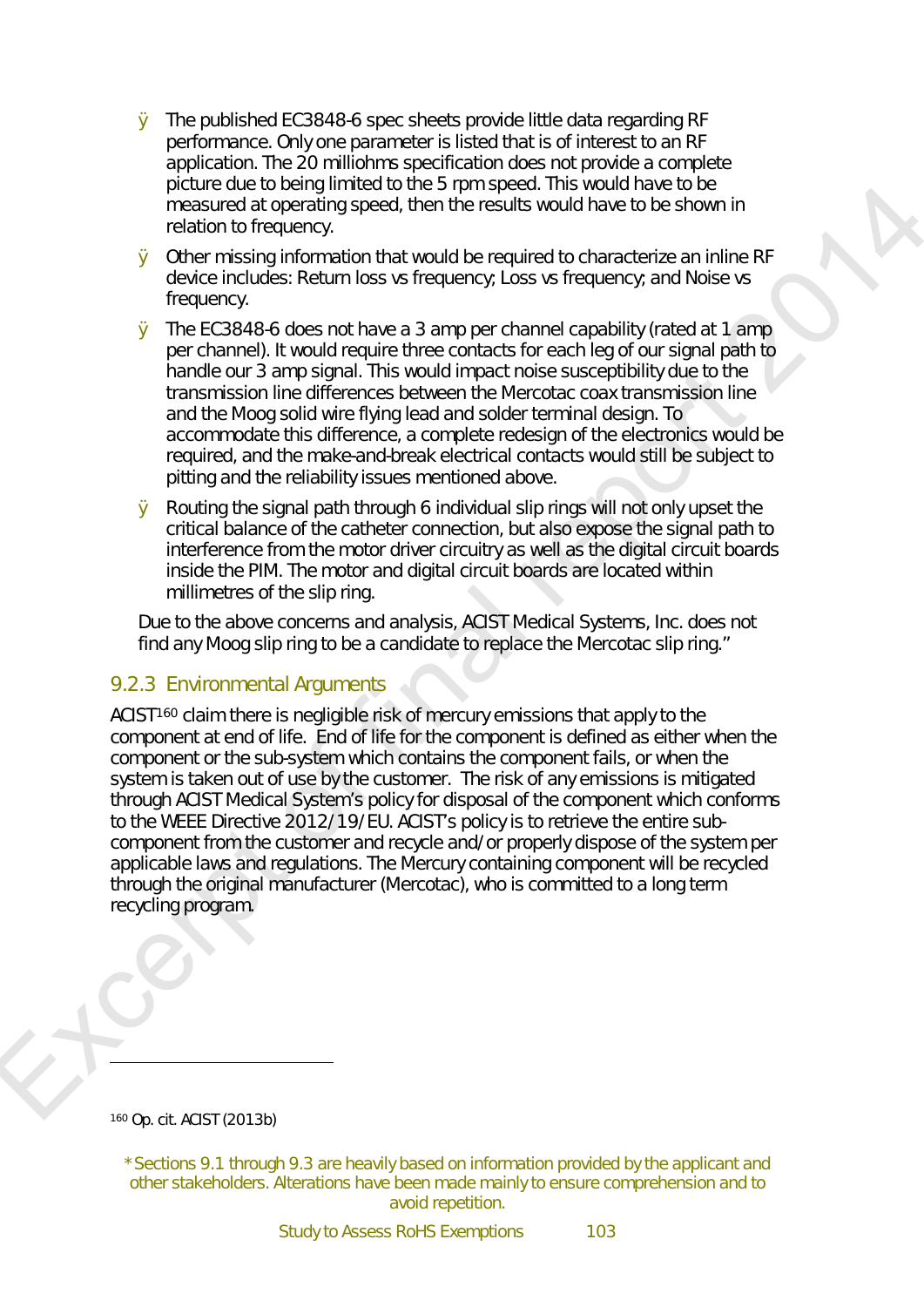# <span id="page-10-0"></span>9.3 Stakeholders' Contributions

Two contributions were made during the stakeholder consultation.

It's smoking that interaction and the superced concern as the proposed of the proposed of the method. They recommend the assembtion is specified that the proposed from the cost of the proposed of the cost of the supercept The Swedish Ministry[161](#page-10-1) of environment has expressed concern as to the proposed formulation of the requested exemption. They recommend the exemption be specified more clearly, to avoid its application by uses other than intended. It is suggested that the specification be available only to medical device applications for intravascular ultrasound imaging.

Moog Components Group<sup>162</sup>, <sup>163</sup> (MOOG) provided a contribution opposing the requested exemption. The key issues addressed in the submitted information is detailed in Section 9.2.2 above and therefore not repeated in this section.

MOOG do not support the request for exemption and criticize the *"lack of rigor in evaluation of alternatives"* apparent in the exemption request. They further state that the negligible risk associated by the applicant regarding mercury emissions should be quantified and supported with *"a more rigorous analysis"*.

### 9.4 Critical Review

#### 9.4.1 REACH Compliance - Relation to the REACH Regulation

Section 5.0 of this report lists entries 18 and 18a of Annex XVII of the REACH regulation, restricting the use of Hg compounds in anti-fouling or impregnation substances and in thermometers and other measuring devices intended for sale to the general public.

In the consultants' understanding, these entries do not apply to the use of Hg in IVUS devices, for which an exemption is requested. In other words, the use of Hg in question is not subject to any restrictions by REACH.

The consultants conclude that the use of Hg in IVUS devices for which an exemption has been requested does not weaken the environmental and health protection afforded by the REACH Regulation. An exemption could therefore be granted if other criteria of Art. 5(1)(a) apply.

#### 9.4.2 Scientific and Technical Practicability of Hg Substitution

From the information submitted by the applicant and the various stakeholders, two issues appear to be paramount in the review of this request.

<span id="page-10-1"></span><sup>161</sup> Swedish Ministry of Environment, Contribution to RoHS Stakeholder 2013 Consultation 1, submitted 11.11.2013, available under: http://rohs.exemptions.oeko.info/fileadmin/user\_upload/RoHS\_IX/SE\_Comments\_on\_stakeholder\_co

nsultation\_RoHS\_Aug\_Nov\_2013.pdf

<sup>162</sup> Op. cit. Moog (2013a)

 $\overline{a}$ 

<span id="page-10-3"></span><span id="page-10-2"></span><sup>163</sup> Op. cit. Moog (2013b)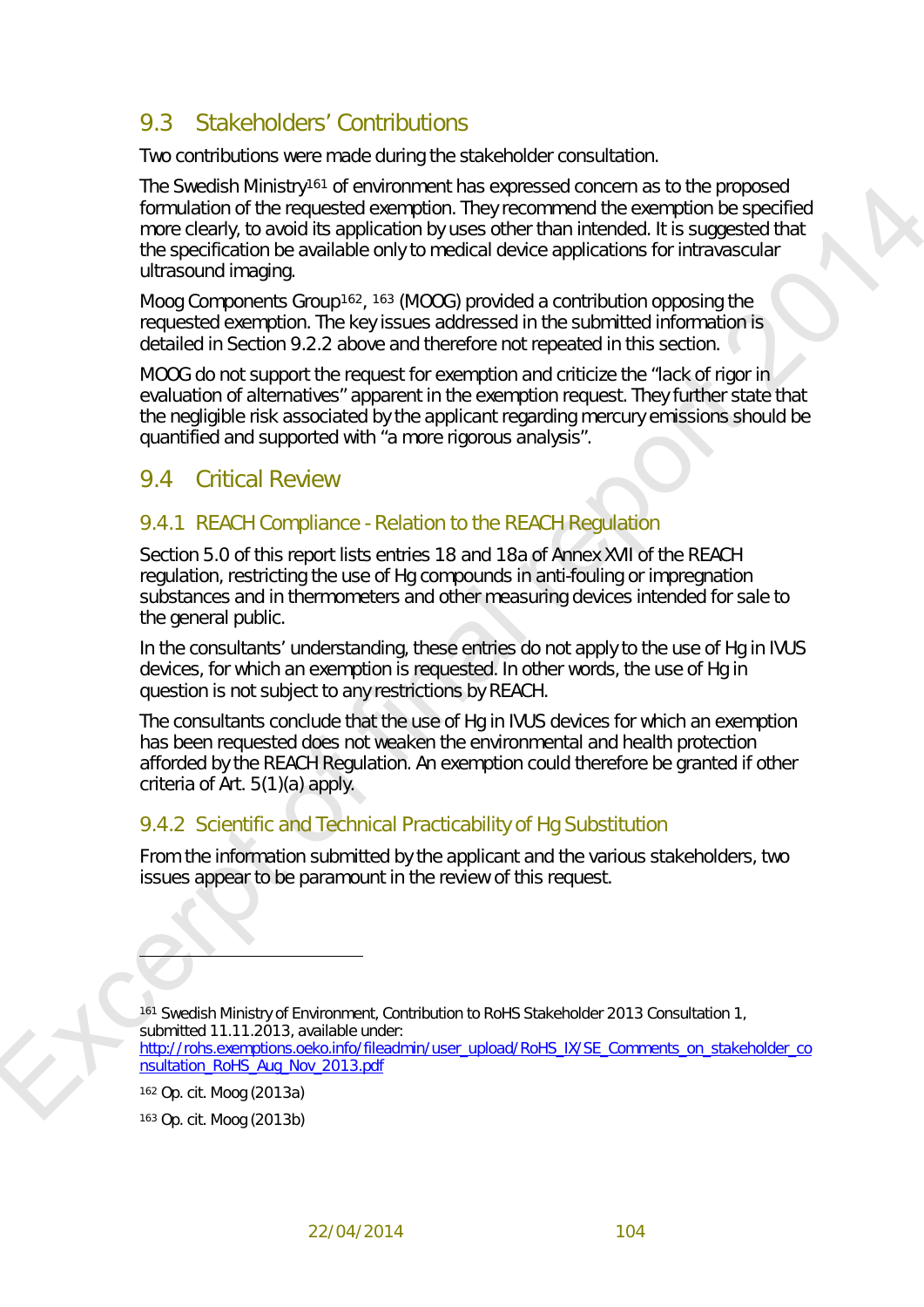The first regards the possibility of replacing the mercury containing components in the IVUS device. In this respect, the main question concerns the practicability of substituting the mercury based electric rotating connectors with mercury free alternatives.

are marked strengthents in the applicants initiation that this type of MVIS<br>device is not genetal are more to the member. ACSI<sup>5</sup><sup>1</sup><sup>2</sup> statis that approximate the<br>requested of the CMIS requested are more to the member. AC The second aspect is connected to the applicant's indication that this type of IVUS device is not yet marketed on the EU market. ACIST164 states that approval of the requested exemption will allow it to immediately begin European regulatory submissions for full product commercialization. It is thus important to verify that other devices already available on the EU market do not provide the same function, or that the non-compliant device has a significant benefit over existing alternatives.

#### 9.4.2.1 Substance Alternatives

The applicant's main explanation, concerning substance alternatives, identifies the qualities of Hg in comparison with other substances. The conductive properties of Hg and its liquid consistency at room temperature provide a plausible explanation why mercury cannot be substituted at present within this application.

#### <span id="page-11-1"></span>9.4.2.2 Design Alternatives

A number of possible alternatives are raised by both the applicant and by MOOG, one of the contributing stakeholders. Most of these alternatives are explained to be impractical for the IVUS application for technical reasons:

- Ø Elements used in current IVUS devices would not be compatible with the 60 MHz performance, resulting in a loss of analysis capabilities.
- Ø Alternative slip ring technologies usually have higher maintenance requirements, cannot operate at the high rotational speeds required and produce significant electric-noise impairing imaging capabilities.

The only exception to this rule concerns fibre brush technology, which according to MOOG has a number of qualities that suggest it to be a possible design alternative. This includes a low wear rate (low maintenance requirements); high conductivity; suitability with low noise and high current hybrid applications; and acceptable high operating frequency in the operational range of 40 – 60 MHz

The applicant was thus asked to clarify if this specific kind of fibre brush technology could be a possible alternative. ACIST made a first screening of possible elements specified in a MOOG product catalogue to identify elements that would operate with three initial requirements: the current rating; the voltage rating and the speed rating.

A single component was identified and a first compatibility evaluation was performed by ACIST. The explanations provided as to the limitations of its applicability in the current device are detailed in Section 9.2.2 above and are viewed by the consultant as plausible. The main aspect is understood to be a technical non-compatibility, as the identified element lacks a 3 amp per channel capability and would require three

<span id="page-11-0"></span><sup>164</sup> Op. cit. ACIST (2014)

-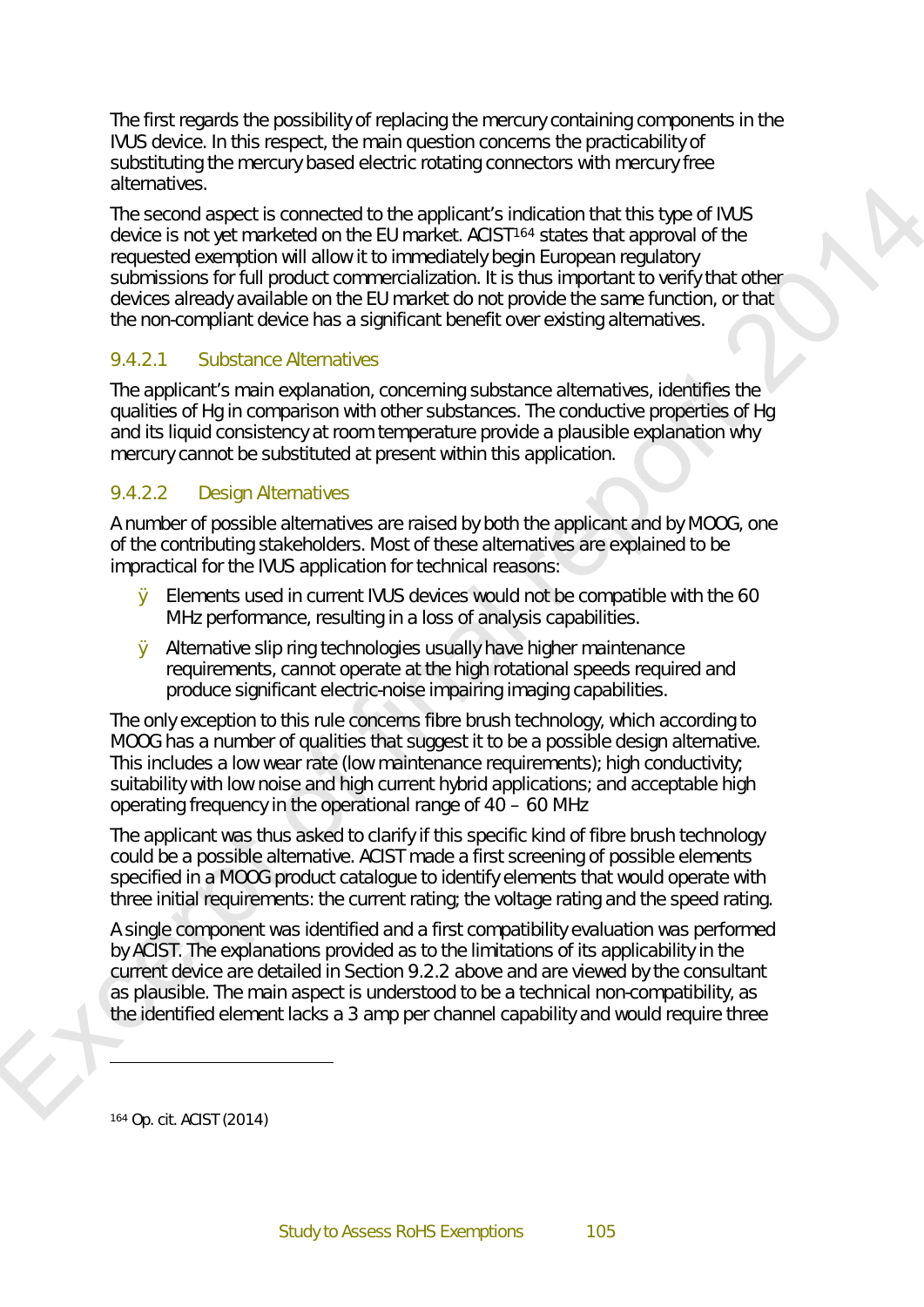contacts for each leg of the signal path to handle the 3 amp signal. Though it could be argued that other described performance limitations would need to be observed in practice, it can be followed that a redesign of the electronics of the device would indeed be required, meaning that the element could not provide a practical substitute in the short term. It should however be noted that cooperation with a fibre brush technology supplier for the development of an element for use in the ACIST IVUS device, may allow for eliminating the use of the Hg based element in the future.

#### 9.4.2.3 Comparability with Alternative Devices

The applicant provides a comparison of the ACIST IVUS device with other IVUS devices currently on the market. This comparison allows a better understanding of the unique capabilities that the ACIST IVUS device provides, including higher resolution (both axial and lateral), higher frame rates and faster pull-back speeds. Although the soft tissue and blood penetration are somewhat reduced when the device operates in the 60 MHz frequency, the standard 40 MHz operation is comparable in this regard, still offering the detailed benefits which are also provided in the 60 MHz mode.

Ind[e](http://content.onlinejacc.org/article.aspx?articleid=1666095)ed De realities in metalling is the Bellematical GMP (process a practical suspective<br>transformation of the state of the matrix of the state of the state of the state of the state of the state of the state of the state Higher resolution is understood to increase the diagnostic abilities. To further address this benefit, ACIST references a number of studies<sup>165</sup> comparing between the diagnostic abilities of the 60 MHz device and other devices. To summarize the studies ACIST166 states: "*Human clinical data is limited to one study (23 patients). This study achieved its end point of no device related adverse events and image non-inferiority to conventional 40MHz IVUS. Additional pre-clinical in-vitro and cadaver studies have been conducted at Stanford Hospital. Several abstracts and posters have been presented at the American Heart Association (AHA) and Transcatheter Cardiovascular Therapeutics (TCT) medical conferences. These presentations reported on superiority of 60MHz IVUS over conventional 40MHz IVUS for microscopic atherosclerotic plaque evaluation and thrombus detection*".

Furthermore, higher pull-back speeds are understood to allow shortening of the procedure duration, resulting in a lower risk of developing catheter induced ischemia. Though it is difficult to quantify the degree of benefit that the ACIST device provides in relation to other devices currently on the market, ACIST provided a comparison with the dwell times of other devices. This comparison shows that though the ACIST device

<span id="page-12-0"></span><sup>165</sup> Cited in ACIST (2014) as:

 $\overline{a}$ 

- 1) Tanaka S, Sakamoto K, Yamada R, et al. PLAQUE ASSESSMENT WITH A NOVEL HIGH– DEFINITION 60–MHZ IVUS IMAGING SYSTEM: COMPARISON WITH CONVENTIONAL 40 MHZ IVUS AND OPTICAL COHERENCE TOMOGRAPHY. *J Am Coll Cardiol.* 2013;61(10\_S): doi:10.1016/S0735-1097(13)61878-1 (Link: http://content.onlinejacc.org/article.aspx?articleid=1666095)
- 2) Tanaka S, Sakamoto K, Kitahara H, et al. TCT-661 Assessments of Lipid Plaque and Thrombus With a Novel High-Definition 60-MHz IVUS Imaging System: Comparison with Conventional 40- MHz IVUS and Optical Coherence Tomography. *J Am Coll Cardiol.* 2013;62(18\_S1):B201- B202. doi:10.1016/j.jacc.2013.08.1410. (Link: http://content.onlinejacc.org/article.aspx?articleid=1759976)

<span id="page-12-1"></span><sup>166</sup> Op. cit. ACIST (2014)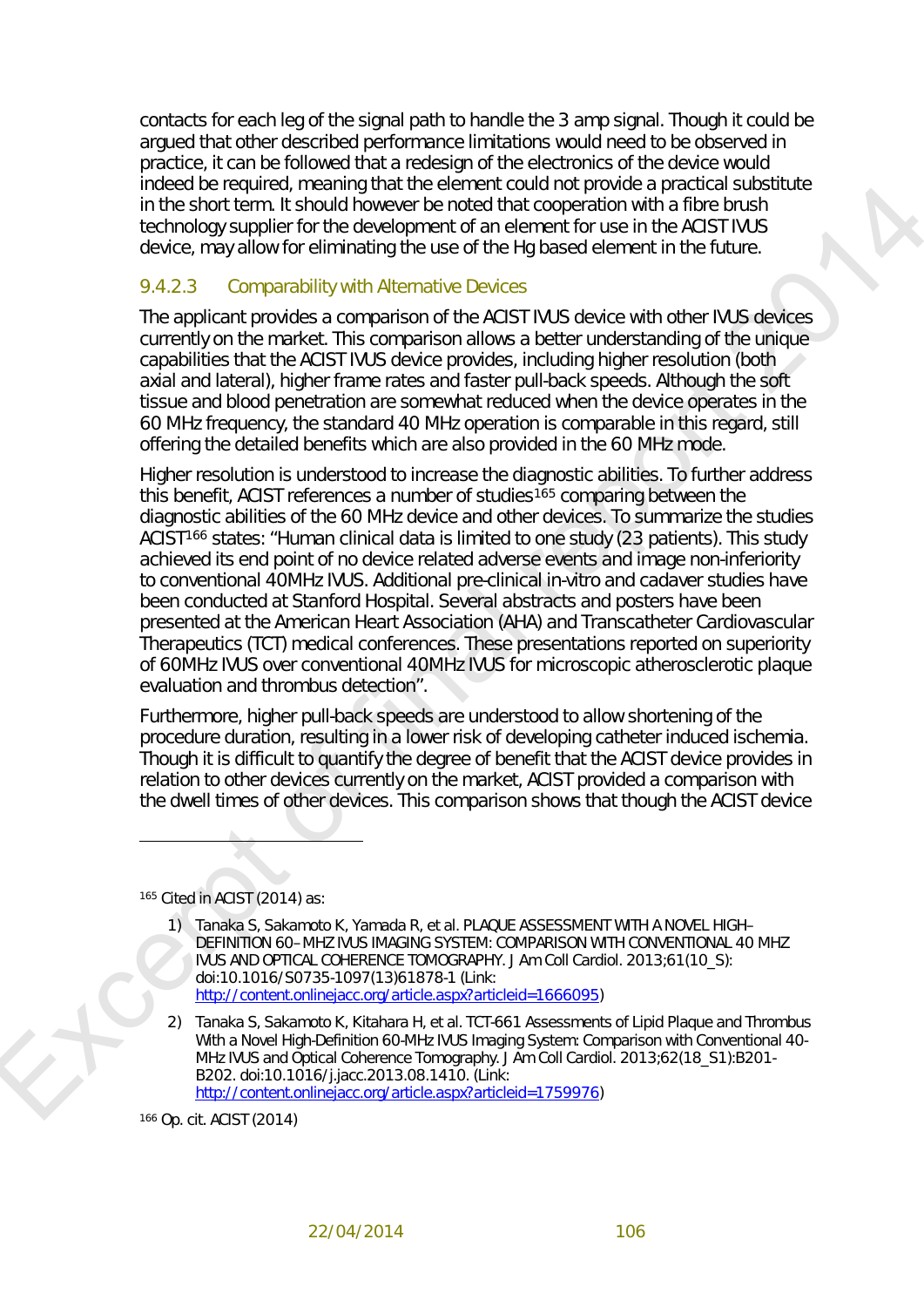can perform with comparable dwell times (130 / 70 seconds), it can also perform with significantly shorter dwell times (34 / 22 / 16 seconds), depending on the pullback speed applied. ACIST further quote a number of studies[167](#page-13-0) to show that ischemia can develop in as little as 30 to 60 seconds, supporting that any reductions would allow reducing the risk of developing ischemia to some degree.

In light of the mentioned advantages of the ACIST device, the consultant can follow that the new application would have benefits over the current devices on the market that would contribute to the health of patients.

#### 9.4.3 Environmental Arguments

As in the consultants understanding, the main justification for the request regards the impracticability of substitution, these arguments were not reviewed. The consultants would like to point out, however, that this neither indicates agreement nor disagreement with the applicant's environmental arguments.

#### 9.4.4 Review of Stakeholder Contributions

Excellent to meet the state o[f](#page-11-1) the state of the state of the state of the state of the state of the state of the state of the state of the state of the state of the state of the state of the state of the state of the stat The Swedish Ministry168 of environment has expressed concern as to the proposed formulation of the requested exemption. The applicant was asked prior to the consultation as to further applications in which mercury based electric rotating connecters are in use. Further uses which would need to be RoHS compliant were not identified in the applicant's response, which was included in the documents made available for the stakeholder consultation. As stakeholders did not provide further information in this regard, it is concluded that the exemption is only required for IVUS applications. Thus the Swedish Ministry's recommendations are to be taken into consideration, should an exemption be recommended.

MOOG has contributed information regarding various slip-ring applications that are considered as possible design alternatives. From the contributed information, explained in Section 9.4.2.2, it is understood that only fibre brush technology may be a practical alternative. In light of the applicant's evaluation of possible fibre brush elements, it can be followed that at present this alternative could not replace the Hg based ERC.

<span id="page-13-0"></span><sup>167</sup> Quoted in ACIST (2014) as:

-

- 1) Catheter Cardiovasc Interv. 2013 Feb; 81(3):446-53. doi: 10.1002/ccd.23343. Epub 2012 Jan 10
- 2) EUR Heart J. 1987, Apr; 8(4):347-53: The evolution of mycordial ischemia during percutaneous transluminal coronary angioplasty
- 3) J Am Coll Cariol 1986 Jun;7(6):1245-54 Regional myocardial dysfunction during coronary angioplasty: evaluation by two-dimensional echocardiography and 12 lead electrocardiography

<span id="page-13-1"></span><sup>168</sup> Op. cit. Swedish Ministry of Environment (2013)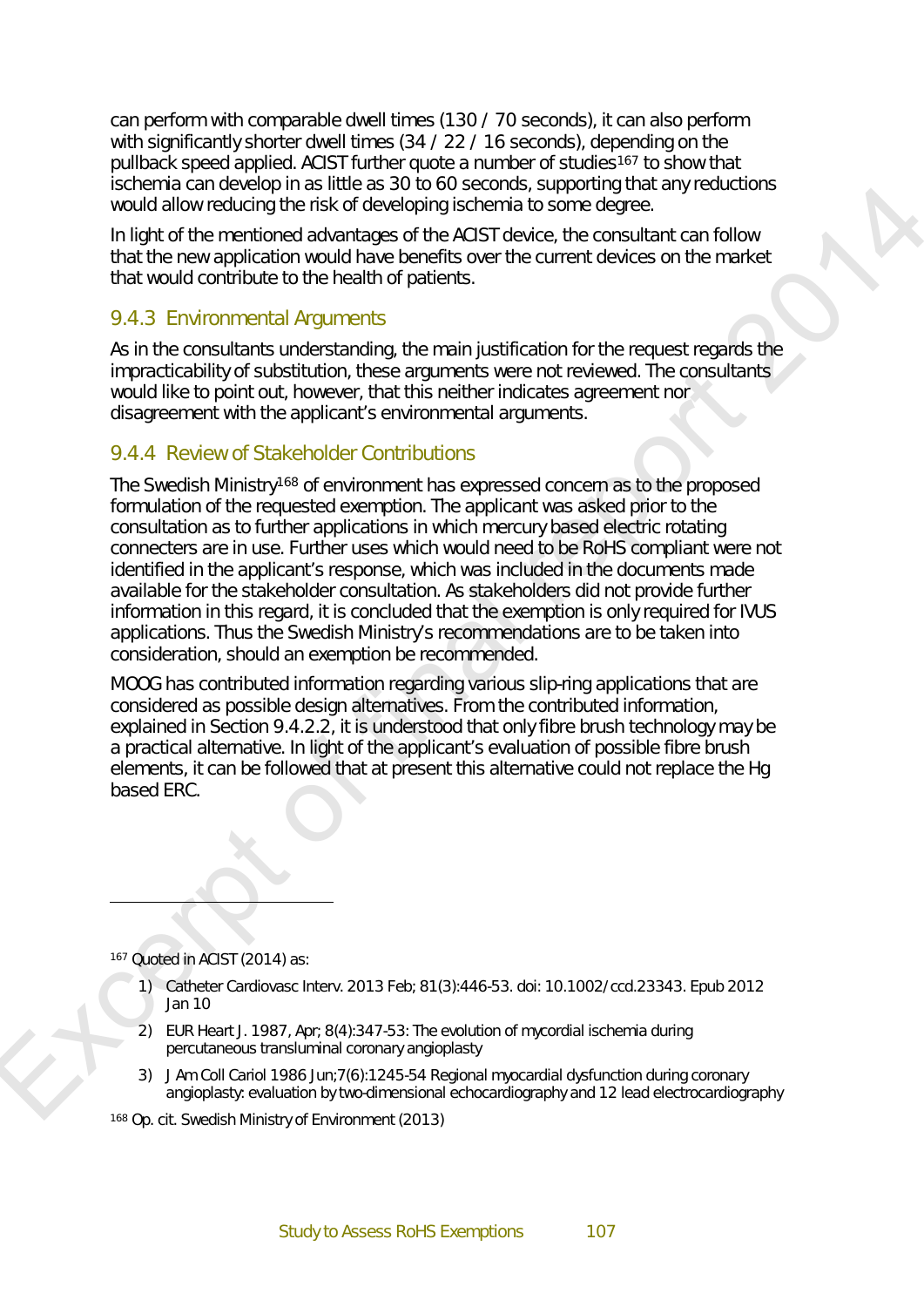#### 9.4.5 Conclusions

Article 5(1)(a) provides that an exemption can be justified if at least one of the following criteria is fulfilled:

- Ø their elimination or substitution via design changes or materials and components which do not require any of the materials or substances listed in Annex II is scientifically or technically impracticable;
- Ø the reliability of substitutes is not ensured;
- Ø the total negative environmental, health and consumer safety impacts caused by substitution are likely to outweigh the total environmental, health and consumer safety benefits thereof.

From the information provided by the applicant, it is understood that at present, elimination or substitution of mercury in the ACIST IVUS device is impractical. As the device is currently not available on the EU market, in the consultants' view, it is further necessary to establish that it has advantages over similar devices that are already available on the EU market. Though this device is understood to be the only IVUS device that uses the mercury based ERC, it is also understood to have a number of advantages over other IVUS devices available on the market, from which treated patients could benefit. It is thus concluded that:

- Ø The ACIST IVUS has unique capabilities that could have a positive impact on patients health; and
- Ø The Hg based ERC component within it could not be replaced with a RoHS compliant component at present.

Assuming that the EU COM recognizes the health advantages of the ACIST IVUS as significant in comparison with other IVUS devices currently on the market, an exemption from the RoHS substance restrictions would be justified, as one of the main criteria is fulfilled.

**6** the internal reader with the design changes or materials and states of substances schedule components with the material report of substances itseld in America it is solerationly or tochically inpracticable<br> **8** the re As for the duration of a possible exemption, the applicant has not provided any quantitative information as to the time needed before a RoHS compliant IVUS device, performing at both 40 and 60 MHz, could become available on the market. This was explained in light of the lack of an alternative that could replace the Hg based ERC component. It can be understood that in any case, developing an alternative shall require time, as shall the reworking of a possible alternative into the design of the device. However, as it cannot yet be ruled out that fibre brush technology could provide a basis for developing a RoHS compliant replacement for the Hg based ERC, the consultants understand this technology to be a candidate for further research. The consultants would thus propose that the EU COM consider granting an exemption for a shorter duration, allowing the applicant time to perform further research concerning the candidate technology and the time needed before a RoHS compliant device could come on the market.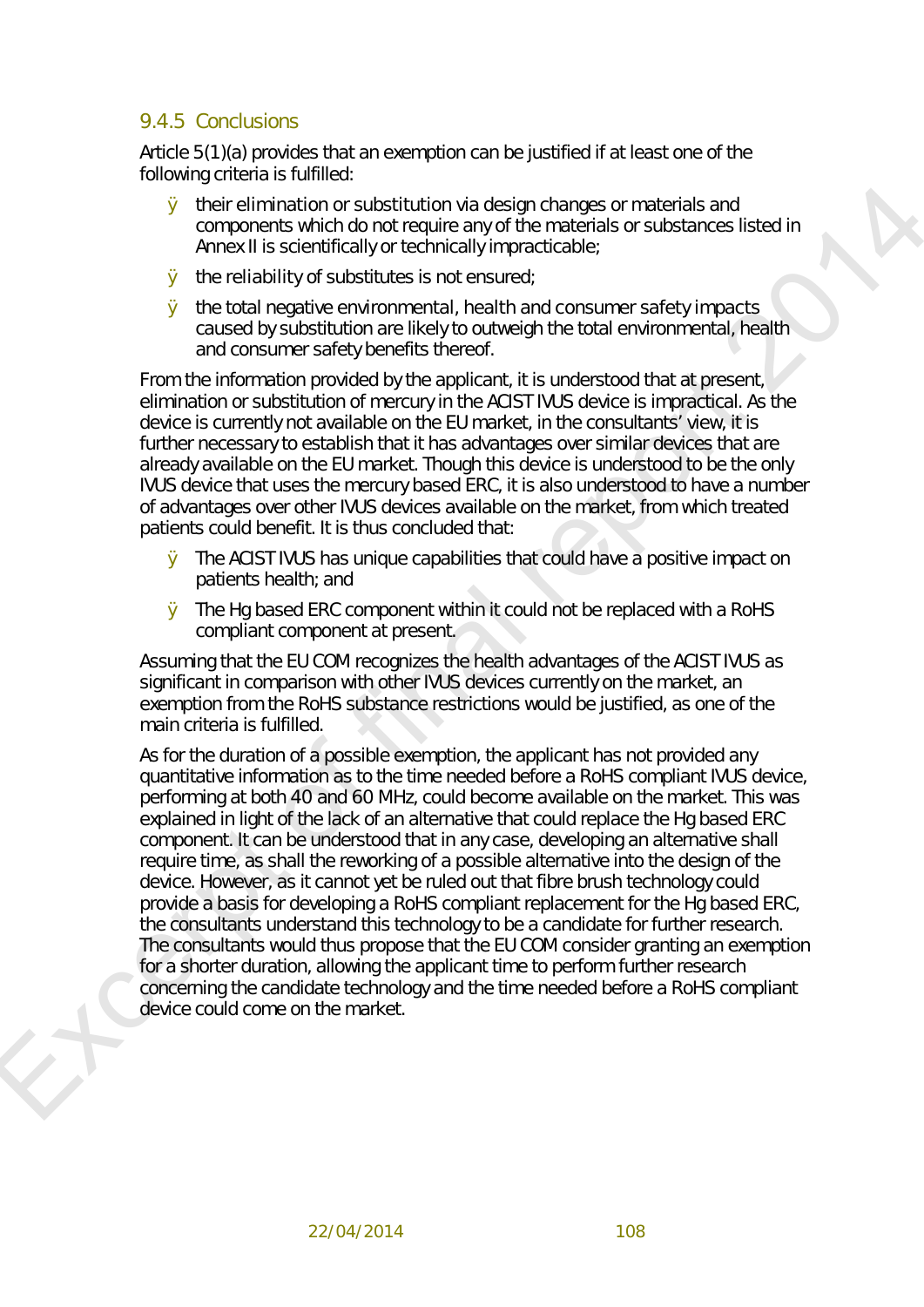As for the exemption wording, the applicant<sup>169</sup> submitted a reformulation of the proposed wording:

*"Mercury components used in high operating frequency (>50MHz) Intravascular Ultrasound Imaging Systems."*

The consultants agree with the Swedish Ministry of Environment, that the formulation should be more precise, to limit its application to the use for which it was intended. In this regard, the consultant proposes a few changes:

- Ø To limit the exemption to category 8, as stakeholders have supplied no indication that mercury based ERCs are in use in other devices regulated by the RoHS Directive;
- Ø To further limit the exemption scope by stating the component of relevance, as the proposed formulation would allow the use of Hg in all components used in IVUS devices;

The following wording is thus proposed should an exemption be granted:

*"Mercury electric-rotating connectors used in intravascular ultrasound imaging systems capable of high operating frequency (>50MHz) modes of operation."*

#### 9.5 Recommendation

Universide through Systems<br>
The consistent stage of this behavior System Ministry of Environment, that the formulation<br>
should be more greates, to limit this application to the use for which it was intended in<br>
this eigen Assuming that the EU COM recognizes the health advantages of the ACIST IVUS as significant, in comparison with other IVUS devices currently on the market, an exemption from the RoHS substance restrictions would be justified, as one of the main criteria is fulfilled. Under these conditions the consultants recommend granting an exemption with the following wording:

*"Mercury electric-rotating connectors used in intravascular ultrasound imaging systems capable of high operating frequency (>50MHz) modes of operation." 22 July 2019*

Should an exemption be granted, it should be added to Annex IV of the RoHS Directive.

# 9.6 References Exemption Request 2013-4

ACIST (2013a), Original Request for Exemption from the RoHS 2 Directive, submitted by the applicant 26.04.13, available under:

http://rohs.exemptions.oeko.info/fileadmin/user\_upload/RoHS\_IX/Request\_2013-4/ACIST\_Medical\_Systems\_Exemption\_Application\_\_Directive\_2011-65-EU\_\_4-26- 13.pdf

ACIST (2013b), Answers to First Clarification Questions , submitted by the applicant 31.07.2013, available under:

http://rohs.exemptions.oeko.info/fileadmin/user\_upload/RoHS\_IX/Request\_2013-4/20130731\_ACIST\_Medical\_Systems\_Response.pdf

<span id="page-15-0"></span><sup>169</sup> Op. cit. ACIST (2013b)

-